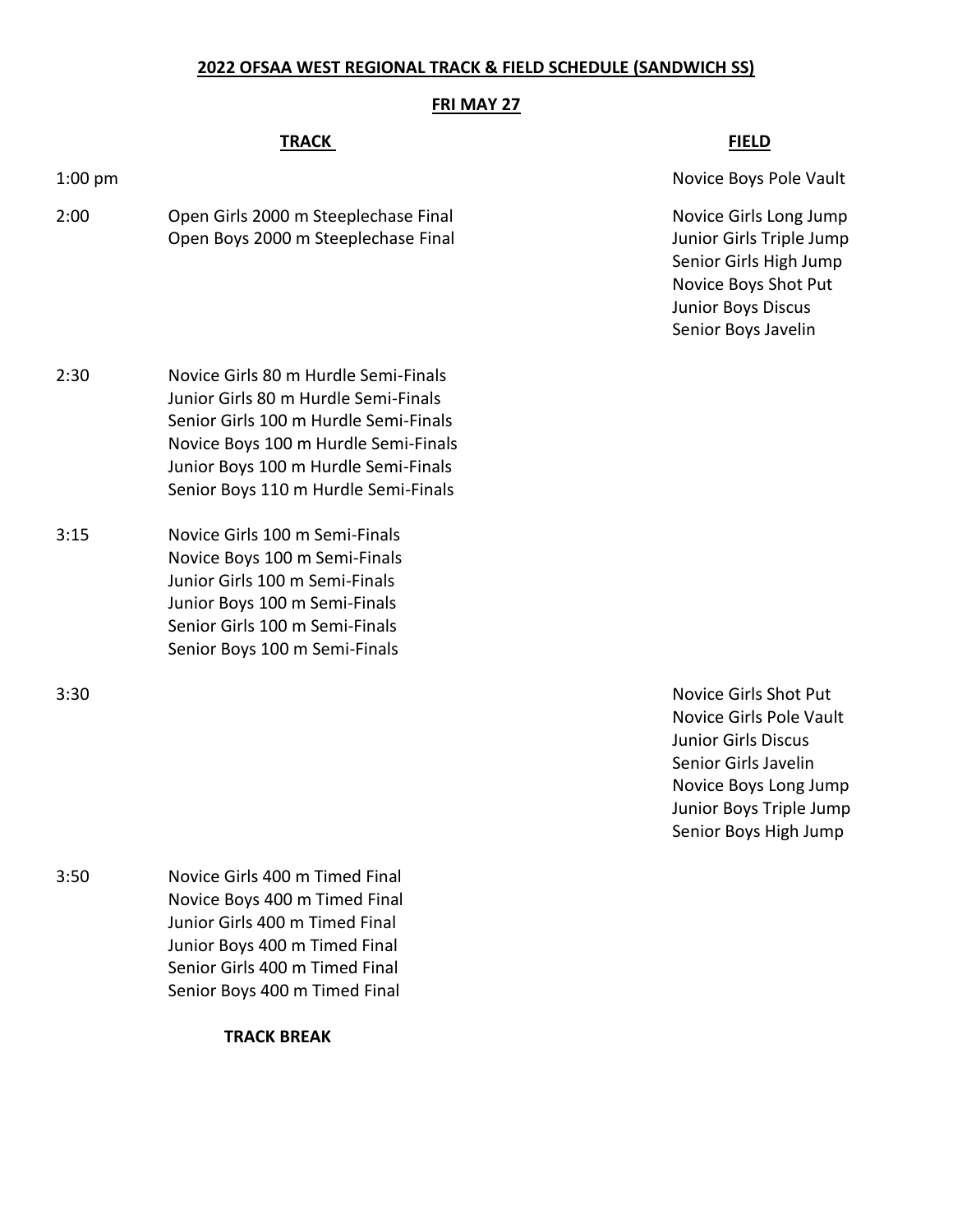5:20 Novice Girls 80m Hurdle Final Junior Girls 80 m Hurdle Final Senior Girls 100 m Hurdle Final Novice Boys 100 m Hurdle Final Junior Boys 100 m Hurdle Final Senior Boys 110 m Hurdle Final

5:30 Novice Girls High Jump Junior Girls Long Jump Senior Girls Triple Jump Novice Boys Javelin Junior Boys Shot Put Senior Boys Discus

5:50 Ambulatory Girls & Boys 100 m Final Intellectually Impaired Girls & Boys 100 m Final Visually Impaired Girls & Boys 100 m Final Novice Girls 100 m Final Novice Boys 100 m Final Junior Girls 100 m Final Junior Boys 100 m Final Senior Girls 100 m Final Senior Boys 100 m Final

6:00 Junior Boys Pole Vault

- 6:20 Novice Girls 1500 m Final Novice Boys 1500 m Final Junior Girls 1500 m Final Junior Boys 1500 m Final Senior Girls 1500 m Final Senior Boys 1500 m Final
- 7:15 Novice Girls 4 x 100 Relay Timed Final Novice Boys 4 x 100 Relay Timed Final Junior Girls 4 x 100 Relay Timed Final Junior Boys 4 x 100 Relay Timed Final Senior Girls 4 x100 Relay Timed Final Senior Boys 4 x100 Relay Timed Final

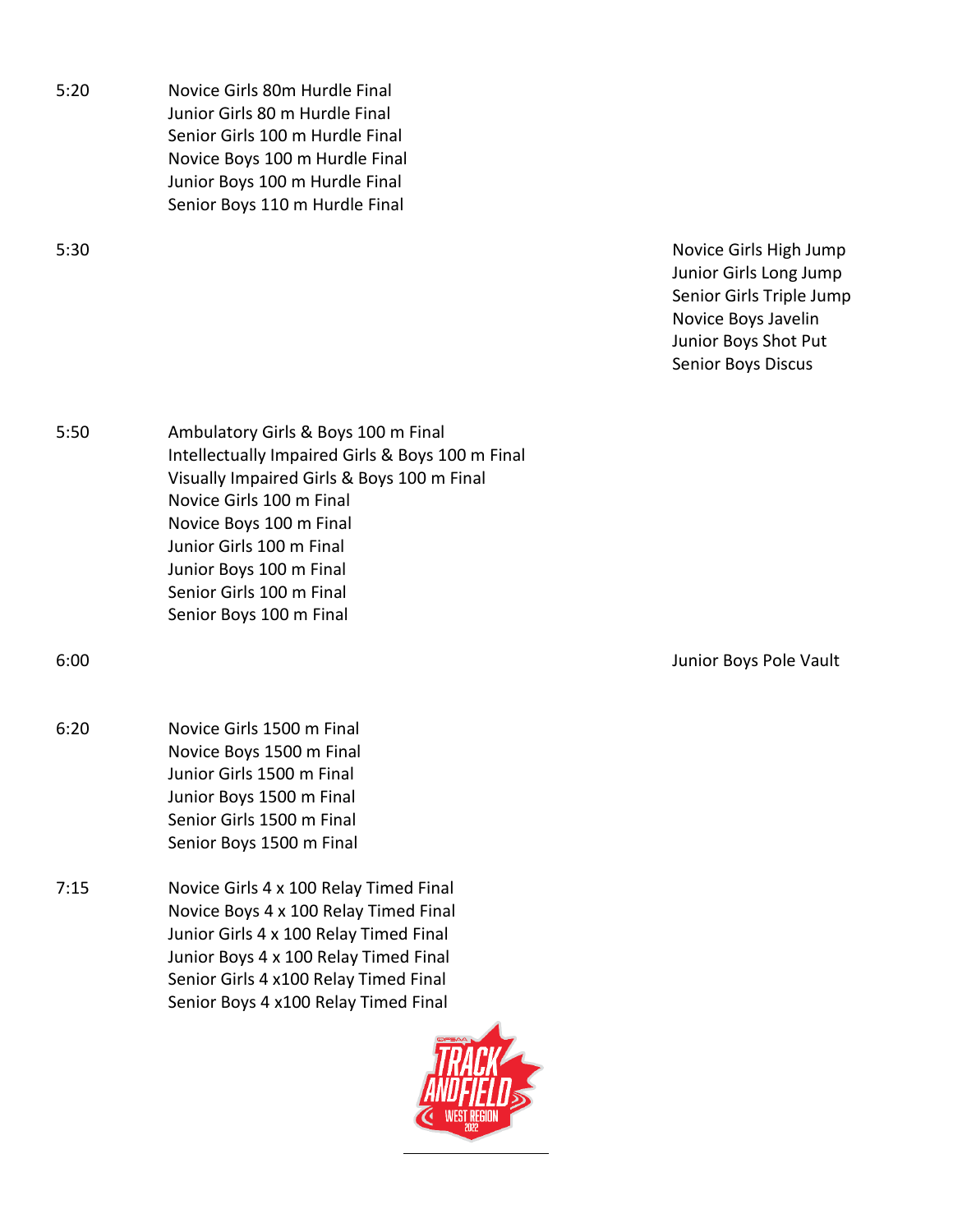## **SAT. MAY 28**

9:00 Senior Girls 200 m Semi-Finals Senior And The Senior Girls Javelin Senior Boys 200 m Semi-Finals Junior Girls Shot Put Junior Girls 200 m Semi-Finals Senior Girls Discus Junior Boys 200 m Semi-Finals Novice Boys High Jump

9:30 Senior Girls 3000 m Final Senior Boys 3000 m Final

10:00 Senior Boys 400 m Hurdles Timed Final Senior Girls 400 m Hurdles Timed Final Junior Girls 300 m Hurdles Timed Final Novice Girls 300 m Hurdles Timed Final Junior Boys 300 m Hurdles Timed Final Novice Boys 300 m Hurdles Timed Final

**TRACK FIELD**

8:00 am Junior Girls Pole Vault

Novice Girls 200 m Semi-Finals **State Act and State Act and State Junior Boys Long Jump** Novice Boys 200 m Semi-Finals Senior Boys Triple Jump

10:30 Novice Girls Triple Jump Junior Girls High Jump Senior Girls Long Jump Novice Boys Discus Junior Boys Javelin Senior Boys Shot Put Senior Boys Pole Vault Para Shot Put (Boys & Girls – all divisions)

#### **TRACK BREAK**

- 11:30 Junior Girls 3000 m Final Junior Boys 3000 m Final
- 12:00 pm Senior Girls 800 m Timed Final Senior Boys 800 m Timed Final Junior Girls 800 m Timed Final Junior Boys 800 m Timed Final Novice Girls 800 m Timed Final Novice Boys 800m Timed Final Ambulatory Girls & Boys 800 m Final Intellectually Impaired Girls & Boys 800 m Final Visually Impaired Girls & Boys 800 m Final